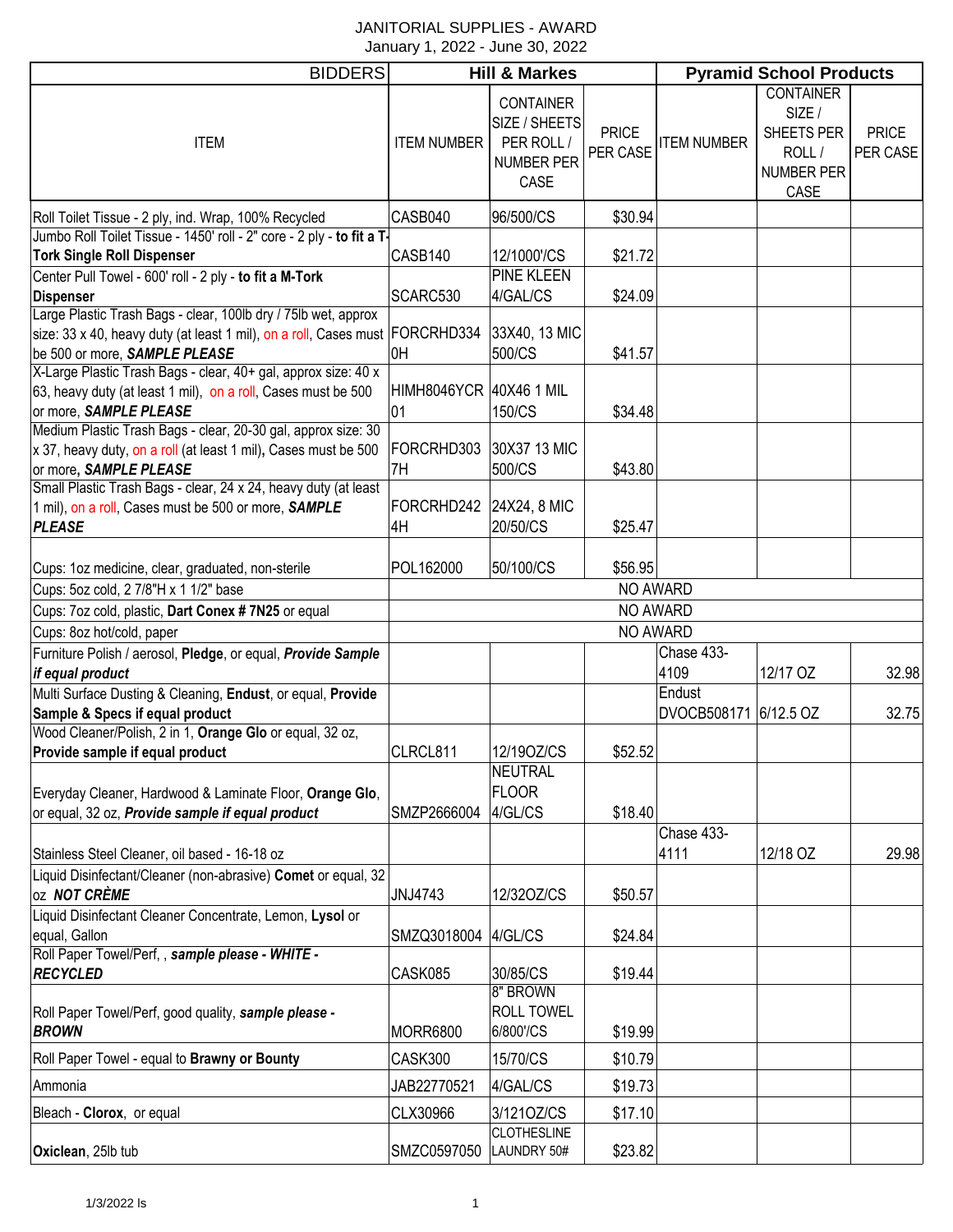#### JANITORIAL SUPPLIES - AWARD January 1, 2022 - June 30, 2022

|                                                               |                   |                  |          | Hospeco         |              |        |
|---------------------------------------------------------------|-------------------|------------------|----------|-----------------|--------------|--------|
| Gloves - Powder Free - Vinyl - Exam (Small)                   |                   |                  |          | GLV104FSM       | 10/100 CS    | 59.90  |
|                                                               |                   |                  |          | Hospeco         |              |        |
| Gloves - Powder Free - Vinyl - Exam (Medium)                  |                   |                  |          | GLV104FMD       | 10/100 CS    | 59.90  |
|                                                               |                   |                  |          | Hospeco         |              |        |
|                                                               |                   |                  |          | GLV104FLG       | 10/100 CS    | 59.90  |
| Gloves - Powder Free - Vinyl - Exam (Large)                   |                   |                  |          |                 |              |        |
|                                                               |                   |                  |          | Hospeco         |              |        |
| Gloves - Powder Free - Vinyl - Exam (X-Large)                 |                   |                  |          | GLV104FXL       | 10/100 CS    | 59.90  |
|                                                               |                   |                  |          | Hospeco         |              |        |
| Gloves - Powder Free - Latex (Small)                          |                   |                  |          | GLL105FSM       | 10/100 CS    | 85.10  |
|                                                               |                   |                  |          | Hospeco         |              |        |
| Gloves - Powder Free - Latex (Medium)                         |                   |                  |          | GLL105FMD       | 10/100 CS    | 85.10  |
|                                                               |                   |                  |          | Hospeco         |              |        |
| Gloves - Powder Free - Latex (Large)                          |                   |                  |          | GLL105FLG       | 10/100 CS    | 85.10  |
|                                                               |                   |                  |          | Hospeco         |              |        |
| Gloves - Powder Free - Latex (X-Large)                        |                   |                  |          | GLL105FXL       | 10/100 CS    | 85.10  |
|                                                               |                   |                  |          | Hospeco         |              |        |
| Gloves - Powder Free - Nitrile - Exam (Small)                 |                   |                  |          | GLN103FSM       | 10/100 CS    | 179.90 |
|                                                               |                   |                  |          | Hospeco         |              |        |
| Gloves - Powder Free - Nitrile - Exam (Medium)                |                   |                  |          | GLN103FMD       | 10/100 CS    | 179.90 |
|                                                               |                   |                  |          | Hospeco         |              |        |
| Gloves - Powder Free - Nitrile - Exam (Large)                 |                   |                  |          | GLN103FLG       | 10/100 CS    | 179.90 |
|                                                               |                   |                  |          |                 |              |        |
|                                                               |                   |                  |          | Hospeco         |              |        |
| Gloves - Powder Free - Nitrile - Exam (X-Large)               |                   |                  |          | GLN103FXL       | 10/100 CS    | 179.90 |
| Plunger                                                       |                   |                  |          | Impact 9200     | EA           | 4.29   |
| Toilet Brush with Holder                                      |                   |                  |          | Impact 150      | EA           | 2.99   |
|                                                               |                   |                  |          | <b>ABCO</b>     |              |        |
|                                                               |                   |                  |          | BR10016         | EA           | 3.49   |
| Brooms, corn maids                                            |                   |                  |          | <b>ABCO</b>     |              |        |
| Brooms, Angled, 12" Polypropylene Bristle, w/Vinyl Coated     |                   |                  |          |                 |              |        |
| Handle                                                        |                   |                  |          | <b>BR1024MH</b> | EA           | 4.35   |
|                                                               |                   |                  |          | ABCO 100124     |              |        |
| Push Broom w/Non-Wood Handle - 2' wide                        |                   |                  |          | +3302SP         | EA           | 10.99  |
| Push Broom w/Non-Wood Handle - 4' wide                        |                   |                  | NO AWARD |                 |              |        |
| Air Deodorizer - Simonize Eliminator or equal - Provide       |                   |                  |          |                 |              |        |
| Sample & Specs if equal product                               | SMZL2107012       | 12/320Z/CS       | \$25.08  |                 |              |        |
|                                                               |                   |                  |          | Febreze         |              |        |
| Air Freshener - 9.7 oz - Febreze Air Effects or equal         |                   |                  |          | PGC96257        | 6/CS         | 29.95  |
|                                                               |                   |                  |          | Chase 433-      |              |        |
| Spray Disinfectant, 16.5 oz, Chase or equal                   |                   |                  |          | 4104            | 12/16.5 OZ   | 31.99  |
| Odor Obsorbing Gel - assorted scents - 8 oz - Natural Magic,  |                   |                  |          |                 |              |        |
| or equal                                                      | NIL8NLC           | 6/120Z/CS        | \$42.88  |                 |              |        |
|                                                               | TUWDB70HND        |                  |          |                 |              |        |
| Universal Telescopic Window Squeegee Pole - 4-8'              |                   | <b>EACH</b>      | \$9.18   |                 |              |        |
| Bi-Level Deck Scrub Brush - 10" - stiff crimped polypropylene | OCD27190+         |                  |          |                 |              |        |
| bristles - 60" wood handle                                    | OCD7160           | <b>EACH</b>      | \$6.45   |                 |              |        |
| Mop Head - 8 oz - THIN BAND ONLY - (nylon or blend for        |                   |                  |          | <b>ABCO</b>     |              |        |
| waxing)                                                       |                   |                  |          | LMZ03MCSNB      | <b>12/CS</b> | 45.48  |
|                                                               |                   |                  |          | <b>ABCO</b>     |              |        |
| Mop Head - 16 oz - THIN BAND ONLY                             |                   |                  |          | CM2016\$        | <b>12/CS</b> | 29.88  |
|                                                               |                   |                  |          | <b>ABCO</b>     |              |        |
| Mop Head - 20 oz - THIN BAND ONLY                             |                   |                  |          | CM2020\$        | <b>12/CS</b> | 38.28  |
|                                                               |                   | 9" MICROFIBER    |          |                 |              |        |
|                                                               |                   | <b>WALL WASH</b> |          |                 |              |        |
| Cotton Wall Mop Pad 5" x 8 1/2" - Geerpres # 9502 or equal    | <b>TUWMFLACH9</b> | <b>12/CS</b>     | \$74.67  |                 |              |        |
|                                                               |                   |                  |          |                 |              |        |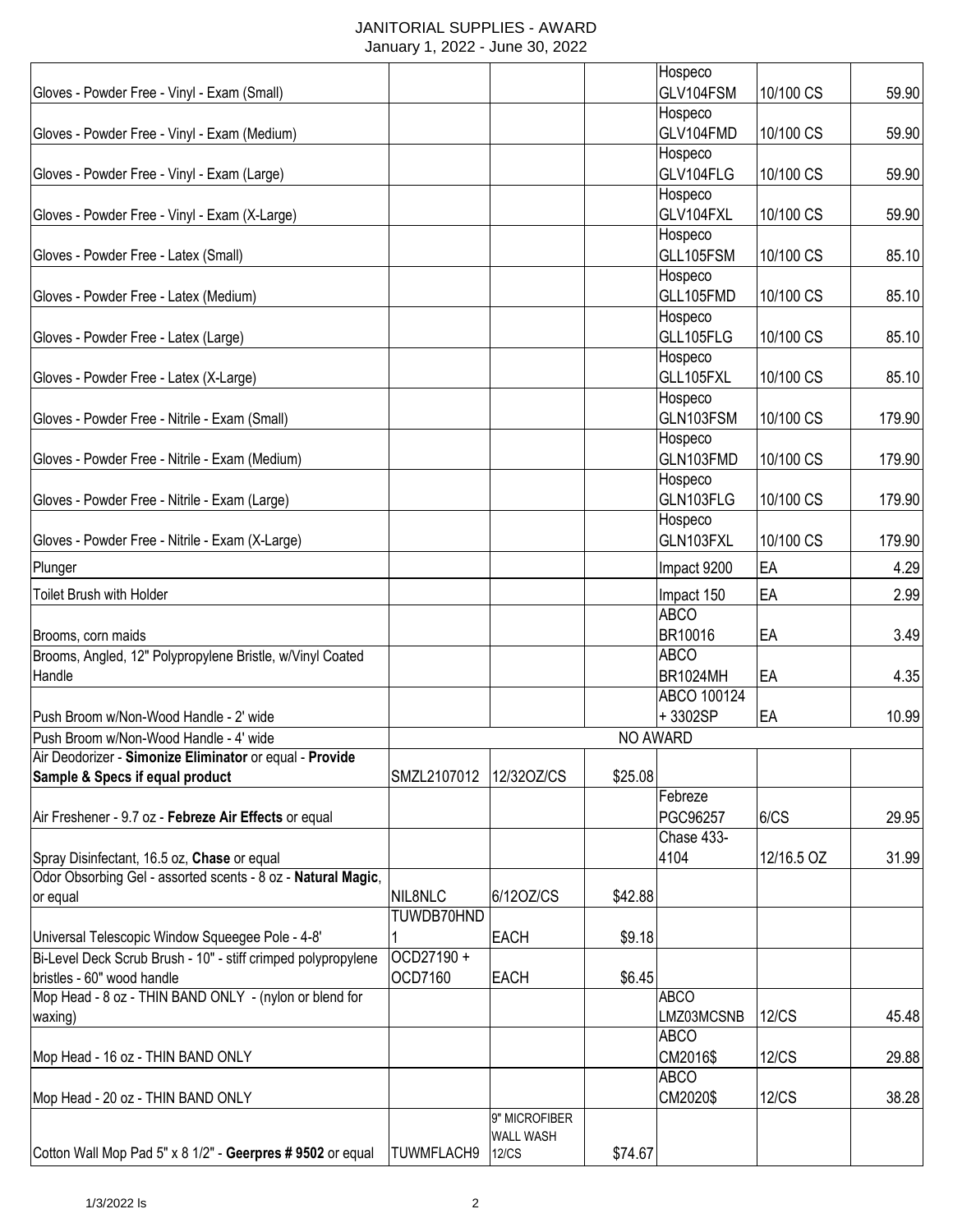#### JANITORIAL SUPPLIES - AWARD January 1, 2022 - June 30, 2022

| Microfiber Wall Wash Mop Pad - 5" x 10 1/2" - Backing: velcro | TUWMMS9GW           | <b>MICROFIBER</b><br>12/CS 2-3 WK  |         |                 |              |       |
|---------------------------------------------------------------|---------------------|------------------------------------|---------|-----------------|--------------|-------|
| style loop                                                    |                     | <b>LEAD TIME</b>                   | \$42.67 |                 |              |       |
|                                                               |                     | 2-3 WEEK                           |         |                 |              |       |
|                                                               |                     | <b>LEAD TIME</b>                   |         |                 |              |       |
| Handle for above Microfiber Wall Wash Mop                     | TUWPTZ9             | 3/CS                               | \$39.40 |                 |              |       |
| Loop Wet Mop Head - Cotton/Synthetic - Heavy Duty 5" Vinyl    |                     |                                    |         |                 |              |       |
| Headbands - Washable - W.B. Mason BWK502WHCT or               | TUWGENBL22          |                                    |         |                 |              |       |
| equal - Provide Sample & Specs if equal product               | 45                  | <b>12/CS</b>                       | \$76.00 |                 |              |       |
| Commercial Rectangle Down Press Mop Bucket w/Wringer -        |                     |                                    |         |                 |              |       |
| 20 gt - Rubbermaid FGQ93000Blue or equal - Provide            |                     |                                    |         | Rubbermaid      |              |       |
| Sample & Specs if equal product                               |                     |                                    |         | FGQ93000Blue EA |              | 89.19 |
| Commerical Side Press Mop Bucket w/Wringer - 26 qt -          |                     |                                    |         |                 |              |       |
| Rubbermaid FG748000Yel or equal - Provide Sample &            |                     |                                    |         | <b>ABCO</b>     |              |       |
| Specs if equal product                                        |                     |                                    |         | T01009SPW       | EA           | 54.98 |
|                                                               | CPL1103             | 4/GAL/CS                           |         |                 |              |       |
| Murphy's Oil - liquid soap, or equal                          |                     |                                    | \$57.73 |                 |              |       |
|                                                               |                     | 12/320Z/CS 2-3<br><b>WEEK LEAD</b> |         |                 |              |       |
| Bully crème cleanser - qt                                     | SMZG1325012         | <b>TIME</b>                        | \$21.97 |                 |              |       |
| Digest - gal - or equal - Provide Sample & Specs if equal     |                     |                                    |         |                 |              |       |
| product                                                       | SMZD0860004         | 4/GAL/CS                           | \$27.59 |                 |              |       |
| Powder Cleanser - Comet, or equal - Provide Sample &          |                     | <b>AJAX</b>                        |         |                 |              |       |
| Specs if equal product                                        | <b>CPL4278</b>      | 24/210Z/CS                         | \$26.33 |                 |              |       |
| Simple Green - gallon or equal - Provide Sample & Specs if    |                     | <b>PINE KLEEN</b>                  |         |                 |              |       |
| equal product                                                 | SMZP2668004         | 4/GAL/CS                           | \$16.30 |                 |              |       |
| Bissell - Carpet Shampoo, or equal - Provide Sample &         |                     |                                    |         |                 |              |       |
| Specs if equal product                                        | SMZP2669004         | 4/GAL/CS                           | \$29.00 |                 |              |       |
|                                                               |                     |                                    |         | Impact          |              |       |
| Spray Bottles - 32oz                                          |                     |                                    |         | 5032WG          | EA           | 0.51  |
|                                                               |                     |                                    |         |                 |              |       |
| <b>Trigger Sprayers</b>                                       |                     |                                    |         | Impact 4902     | EA           | 0.54  |
|                                                               |                     |                                    |         | <b>ABCO</b>     |              |       |
| Mop Handles                                                   |                     |                                    |         | 01203NB         | <b>12/CS</b> | 6.43  |
|                                                               | SMZCS074000         | 4/GAL/CS 2-3                       |         |                 |              |       |
| Floor Wax - gal, Wet Look or equal                            | 4                   | <b>WEEK LEAD</b><br><b>TIME</b>    | \$43.80 |                 |              |       |
|                                                               |                     | 4/GAL/CS 2-3                       |         |                 |              |       |
|                                                               |                     | <b>WEEK LEAD</b>                   |         |                 |              |       |
| Floor Stripper - gal                                          | SMZR3025004         | <b>TIME</b>                        | \$33.14 |                 |              |       |
|                                                               |                     | 4/GAL/CS 2-3                       |         |                 |              |       |
|                                                               | SMZCS070000         | <b>WEEK LEAD</b>                   |         |                 |              |       |
| Floor Finish - gal, Simonize Super Sealer or equal            | 4                   | <b>TIME</b>                        | \$36.53 |                 |              |       |
| Cleaner/Degreaser - Simonize AP7, container size: gallon, or  |                     |                                    |         |                 |              |       |
| equal                                                         | SMZP2666004         | 4/GAL/CS                           | \$18.40 |                 |              |       |
|                                                               |                     | 12/320Z/CS 2-3                     |         |                 |              |       |
| Cleaner/Degreaser - Simonize Strike Force or equal,           |                     | <b>WEEK LEAD</b>                   |         |                 |              |       |
| container size: Quart                                         | SMZC0595012         | <b>TIME</b>                        | \$21.32 |                 |              |       |
|                                                               |                     | 4/2000 mL/cs 2-                    |         |                 |              |       |
| GOJO Deluxe Lotion Hand Soap 2L - # 2217 - dispensers         |                     | 3 WEEK LEAD                        |         |                 |              |       |
| supplied free of charge                                       | GJ221704            | <b>TIME</b>                        | \$50.74 |                 |              |       |
|                                                               |                     |                                    |         |                 |              |       |
|                                                               |                     | SOLD 8/CS ONLY                     |         |                 |              |       |
| Dispenser for # 2217 - FREE                                   | GJ223008            | 2-3 WEEK LEAD<br>TIME W/AWARD      | \$0.00  |                 |              |       |
| Liquid Hand Soap Simonize Phlo Off or equal, for dispensers   |                     |                                    |         |                 |              |       |
| (gal)                                                         | SMZCS025004 4/GL/CS |                                    | \$20.07 |                 |              |       |
|                                                               |                     |                                    |         |                 |              |       |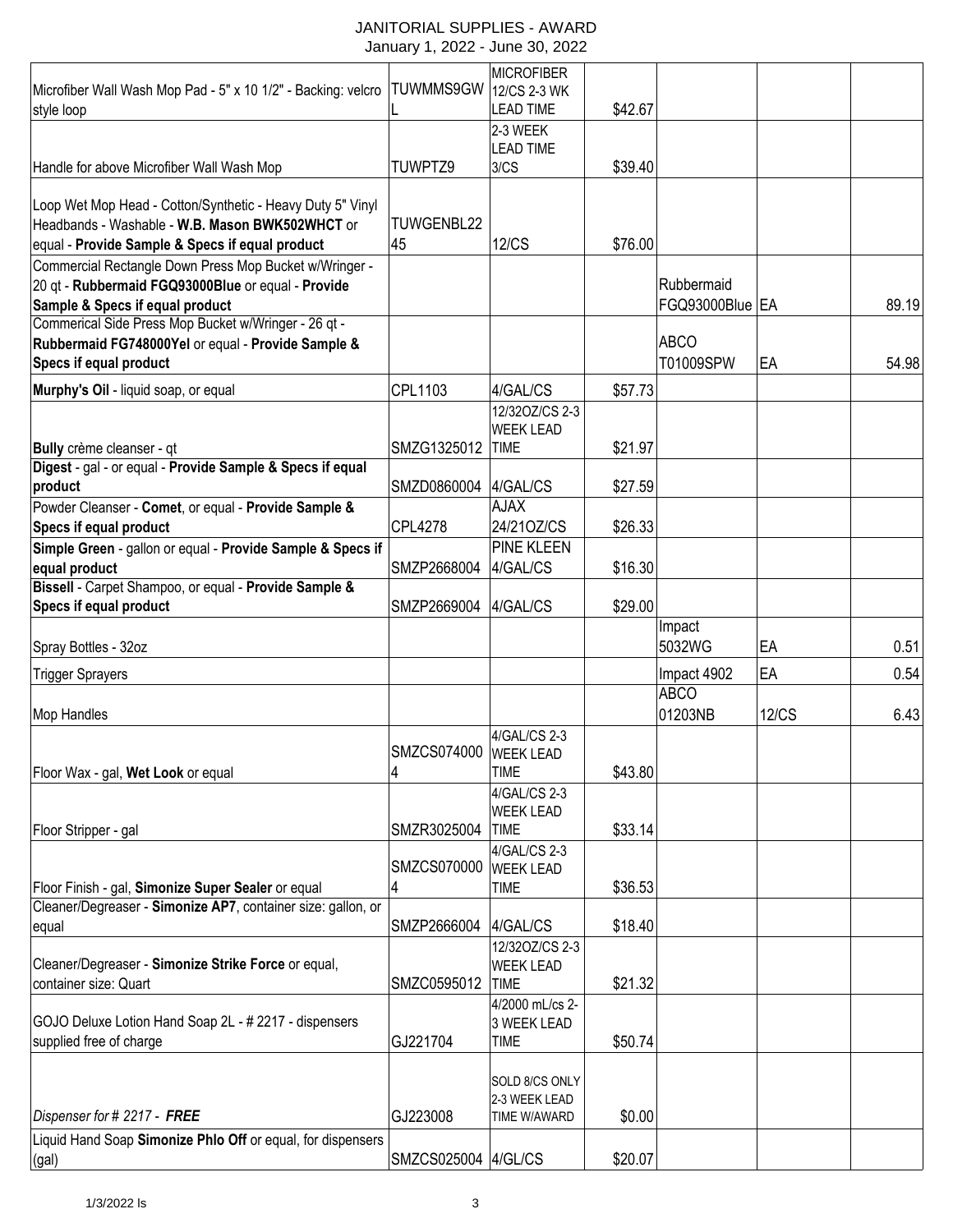# JANITORIAL SUPPLIES - AWARD

| Hand Sanitizers Purell 9656/9657, or equal                           | GJ965712                   | 12/800 ML/CS          | \$108.77 |                      |         |       |
|----------------------------------------------------------------------|----------------------------|-----------------------|----------|----------------------|---------|-------|
| Hand Sanitizers Foam 5392, or equal                                  | GJ539202                   | 2/1200 ML/CS          | \$62.27  |                      |         |       |
| Liquid (HE) Laundry Detergent - 100 oz, Tide, or equal               | SMZW4200004                | 4/GAL/CS              | \$21.32  |                      |         |       |
| Electrolux Type U / Prolux Vacuum Bags - 100/cs                      |                            |                       |          | <b>NO AWARD</b>      |         |       |
| Mighty Mite - Type MM vacuum bags                                    |                            |                       |          | <b>NO AWARD</b>      |         |       |
| Sanitaire Vacuum Bags - UP-1 - 9100, C4900                           |                            |                       |          | <b>NO AWARD</b>      |         |       |
| Sanitaire Vacuum Bags - SD - P1/6600                                 |                            |                       |          | <b>NO AWARD</b>      |         |       |
| Vacuum Cleaner Scent Tabs - Style 515                                | <b>NILAS00305</b>          | 8/12/CS               | \$80.09  |                      |         |       |
| Ecolab TriStar Flexylight Laundry Soap # 16326                       | ECO6100916                 | 2.5 GAL               | \$127.58 |                      |         |       |
| Ecolab Neutral Floor Cleaner # 6100035                               | ECO6100035                 | 2/2L/CS               | \$62.17  |                      |         |       |
| Ecolab Heavy Duty Bathroom Cleaner Disinfectant # 10158              | ECO6101798                 | 2/2L/CS               | \$158.44 |                      |         |       |
| Ecolab Orange Force # 21038                                          | ECO6121038                 | 2/2L/CS               | \$62.04  |                      |         |       |
| Ecolab Revitalize Encapsulation Carpet Cleaner - 1 gal #<br>61495099 | ECO6195099                 | 4/GAL/CS              | \$101.29 |                      |         |       |
| Ecolab Solid Surge Plus # 17905                                      | ECO6117905                 | 4/9#/CS               | \$211.86 |                      |         |       |
| Ecolab All Purpose Cleaner # 14205                                   | ECO6100912                 | 2/2L/CS               | \$154.90 |                      |         |       |
| Ecolab Solid Navisoft #16001                                         | ECO6116001                 | 2/6#/CS               | \$131.24 |                      |         |       |
| Ecolab Stain Away #13649                                             | ECO6100975                 | 2/4#/CS               | \$58.12  |                      |         |       |
| Disposable Multipurpose Rags, 10" x 12", 200/bx - Scott Rags         |                            | $12.5"$ X 13"         |          |                      |         |       |
| In A Box or equal                                                    | KIM05812                   | 1080/CS               | \$41.06  |                      |         |       |
| Shop Rags - 100% cotton - 14x14 - 60/bx - Uline # S-7288 or          | HSP34025                   | 25# APPROX.<br>180/CS |          |                      |         |       |
| lequal<br>Terry Cloth Cleaning Rags - 14x17, 25 lb - Hospeco #534-25 |                            | 25# APPROX            | \$36.22  |                      |         |       |
| or equal                                                             | <b>HSP53425</b>            | 200/CS                | \$42.78  |                      |         |       |
| General Purpose Scouring Pad - 6" x 9", 3M or equal                  |                            |                       |          | ACS \$5096           | 60/CS   | 11.40 |
| Glass Cleaner - Windex or equal                                      | SMZ08012                   | 12/320Z/CS            | \$17.24  |                      |         |       |
| Revitalize Miracle Spotter # 6101125 or equal                        | ECO6101125                 | 4/220Z/CS             | \$203.71 |                      |         |       |
| Antibacterial Foam Soap - 1250 ml - # 5162                           | GJE516204EXL               | 4/1250ML/CS           | \$59.72  |                      |         |       |
|                                                                      |                            | 6/CS FREE W/          |          |                      |         |       |
| Dispenser for Antibacterial Foam Soap - 1250 ml - FREE               | GJ515506EXL<br>SMZCS072501 | <b>AWARD</b>          | \$0.00   |                      |         |       |
| Snapback Spray Buff, Floor Cleaner or equal size: Gallon             | 2                          | 12/32OZ/CS            | \$32.10  |                      |         |       |
| MPC All-Surf - All Purpose Cleaner or equal                          | SMZP2666004                | 4/GAL/CS              | \$18.40  |                      |         |       |
| Simonize Freedom Bowl Cleaner - 4/gal or equal                       | SMZF1231012                | 12/320Z/CS            | \$18.71  |                      |         |       |
|                                                                      |                            |                       |          | Mr Clean             |         |       |
| Magic Erasers (Mr. Clean) or equal                                   |                            |                       |          | PGC79009             | 6/6/CS  | 32.25 |
| Lint Rollers - 12/cs                                                 |                            |                       |          | NO AWARD             |         |       |
| Enmotion Towels - Brown - 6/800'/cs                                  | GPF89480                   | 6/800'/CS             | \$70.25  |                      |         |       |
| Enmotion Towels - White - 6/800'/cs                                  | GPF89460                   | 6/800'/CS             | \$73.06  |                      |         |       |
| Sanitary Napkin Receptacle - approx 10" x 7" x3"                     |                            |                       |          | Impact 1102          |         | 14.78 |
|                                                                      |                            |                       |          |                      |         |       |
| Sanitary Napkin Receptacle Liner - 10" x 7" x3", 500/cs              |                            |                       |          | Hospeco K6260 500/CS |         | 14.68 |
| MINIMUM ORDER TO AVOID SHIPPING FEES                                 |                            |                       |          |                      | \$50.00 |       |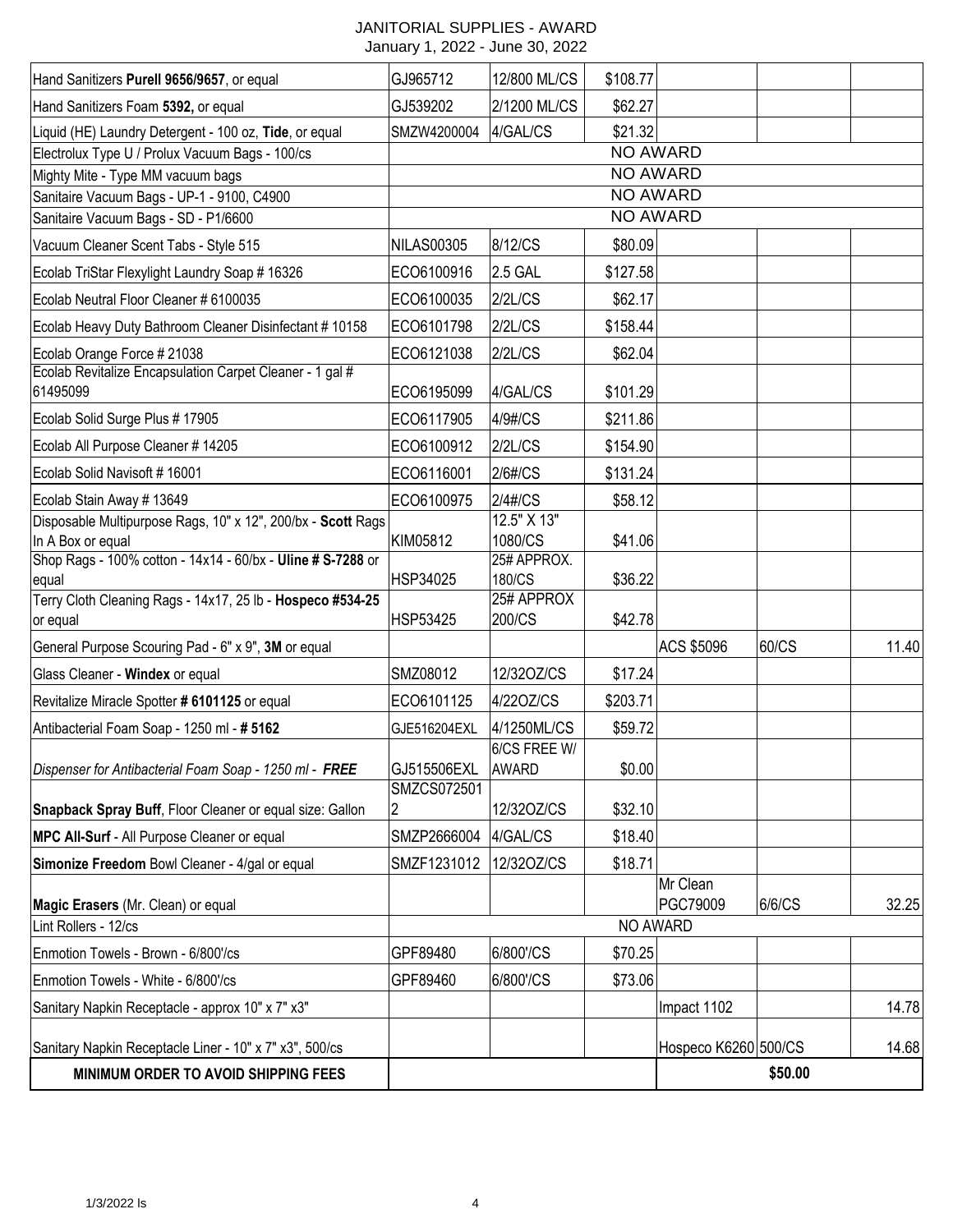| <b>BIDDERS</b>                                         | <b>Hill &amp; Markes</b> |                           |                   |                      | <b>WB Mason</b>           |                   | <b>NYSID</b>       |                           |                   |  |
|--------------------------------------------------------|--------------------------|---------------------------|-------------------|----------------------|---------------------------|-------------------|--------------------|---------------------------|-------------------|--|
| <b>ITEM</b>                                            | <b>ITEM NUMBER</b>       | <b>NUMBER</b><br>PER CASE | PRICE PER<br>CASE | <b>ITEM NUMBER</b>   | <b>NUMBER</b><br>PER CASE | PRICE PER<br>CASE | <b>ITEM NUMBER</b> | <b>NUMBER</b><br>PER CASE | PRICE PER<br>CASE |  |
| All-Purpose Liquid Cleaner - gal                       | SMZP2666004              | 4/GL/CS                   | \$18.40           |                      |                           |                   |                    |                           |                   |  |
| Aluminum Foil 18" x 500'                               |                          |                           |                   | CSWF18500SD          | 1 ROLL                    | 22.51             |                    |                           |                   |  |
| Apron Plastic                                          |                          |                           |                   | CSWAPIW2442100<br>0  | 1000/CS                   | 36.93             |                    |                           |                   |  |
| Bib Apron - Clear Vinyl - 45x36 - 12/pkg               |                          |                           |                   | <b>WEB167RA08C48</b> | <b>EA</b>                 | 2.22              |                    |                           |                   |  |
| Bags -10# Elephant                                     |                          |                           |                   | DUM29810             | 500/BL                    | 16.51             |                    |                           |                   |  |
| Bags -10# Brown                                        | <b>DUO80985</b>          | 500/BL                    | \$20.20           |                      |                           |                   |                    |                           |                   |  |
| Bags - 8# Brown Paper                                  | <b>DUO80984</b>          | 500/BL                    | \$19.93           |                      |                           |                   |                    |                           |                   |  |
| Bags - 6# White - waxed                                | PPC300296                | 1000/CS                   | \$73.53           |                      |                           |                   |                    |                           |                   |  |
| Bags - 6# White                                        | <b>DUO81223</b>          | 500/BL                    | \$20.40           |                      |                           |                   |                    |                           |                   |  |
| Bags - 6# Brown                                        | <b>DUO80983</b>          | 500/BL                    | \$17.27           |                      |                           |                   |                    |                           |                   |  |
| Bags - 3# Brown Paper                                  |                          |                           |                   | BAGGK3500            | 500/BL                    | 19.84             |                    |                           |                   |  |
| Bags - 4# Brown Paper                                  | <b>DUO81007</b>          | 500/BL                    | \$14.13           |                      |                           |                   |                    |                           |                   |  |
| Garbage Bags - 30-33 gal - Heavy                       | FORCRHD3340H             | 500/CS                    | \$41.57           |                      |                           |                   | D4366              | 250/CS                    | 27.96             |  |
| Garbage Bags - 56 gal - Black - Heavy<br>Duty          | HIMZ8648WKR01            | 43X48 22MIC<br>150/CS     | \$34.36           |                      |                           |                   | D4368              | 100/CS                    | 34.18             |  |
| Garbage Bags - 56 gal - Clear - Heavy<br>Duty          | HIMP434812N              | 200/CS                    | \$24.91           |                      |                           |                   | D4367              | 100/CS                    | 50.45             |  |
| Grocery Bags - 11.5 x 5.5x 22 - black -<br>$1/6$ T-Sak |                          |                           |                   | APKTK16NK18          | 600/CT                    | 26.93             |                    |                           |                   |  |
| Poly Bags - 6 x 3 x 15                                 |                          |                           |                   | ELK6G063015          | 1000/CT                   | 15.87             |                    |                           |                   |  |
| Poly Bags - 10 x 18 x 24                               | FOR152NPH                | 500/CS                    | \$33.00           |                      |                           |                   |                    |                           |                   |  |
| Sandwich Bags - #130 wax                               | <b>FIS508</b>            | 6/1000/CS                 | \$16.52           |                      |                           |                   |                    |                           |                   |  |
| Sandwich Bags - plastic                                |                          |                           |                   | ELKHD07              | 2000/CS                   | 10.91             |                    |                           |                   |  |
| Zip Lock Bags - gallon                                 | ISL210912                | 1000/CS                   | \$50.89           |                      |                           |                   |                    |                           |                   |  |
| <b>Banquet Paper</b>                                   |                          |                           |                   | LRP910000            | 1 ROLL                    | 13.74             |                    |                           |                   |  |
| Bleach - gal                                           |                          |                           |                   | KIK11008635042       | 6/GAL                     |                   | 17.69 D4726        | 4/GAL/CS                  | 28.36             |  |
| Bowl - 5 oz                                            |                          |                           |                   | DCC5BWWCR            | 1000/CT                   | 49.52             |                    |                           |                   |  |
| Bowl - Paper -10 oz                                    |                          |                           |                   | DCC10B20             | 1000/CT                   | 91.72             |                    |                           |                   |  |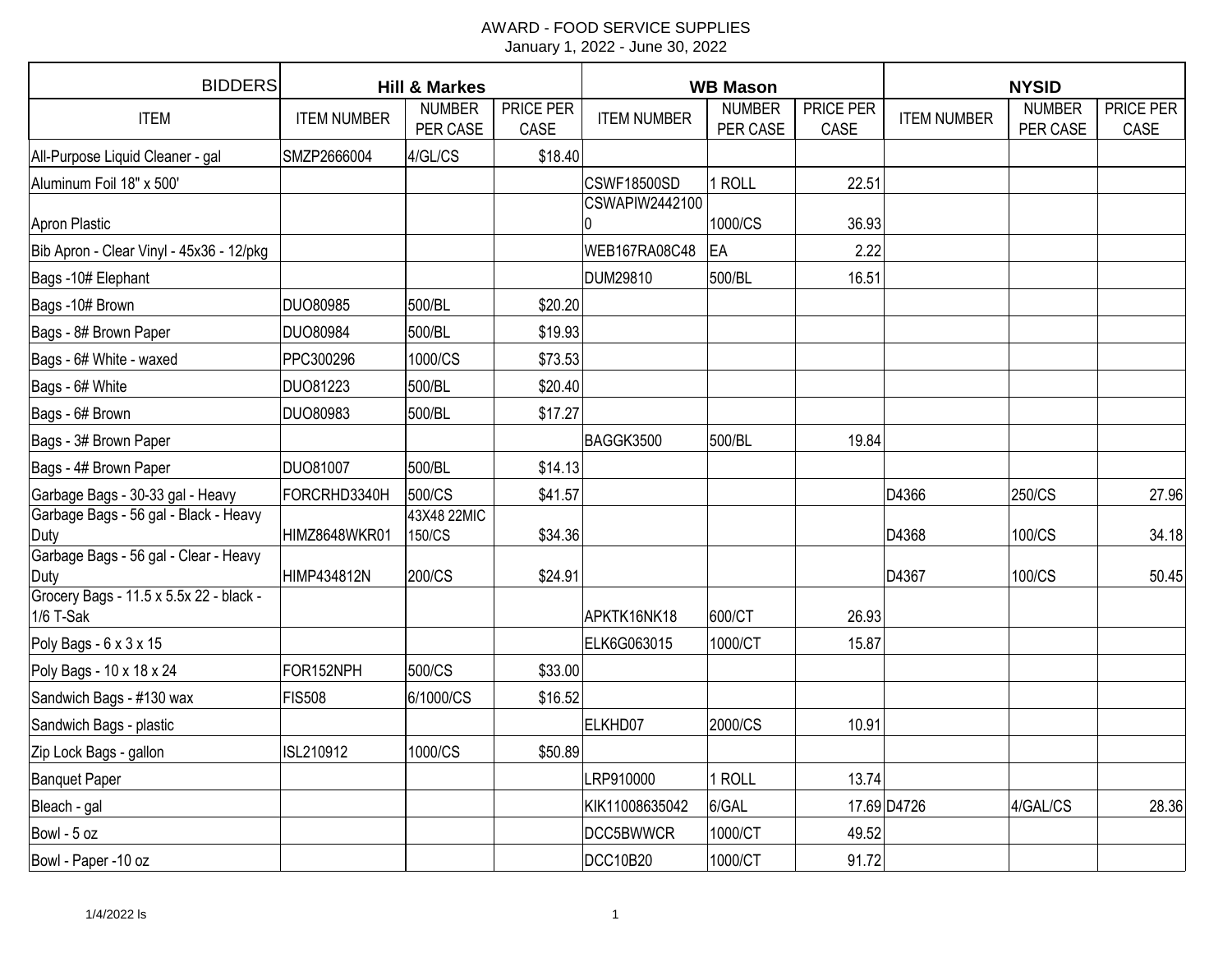| Bowl Lid -10 oz                                                  |                     |            |         | DCC20JL             | 1000/CT  | 62.98 |                  |          |       |
|------------------------------------------------------------------|---------------------|------------|---------|---------------------|----------|-------|------------------|----------|-------|
| Bowl - 12 oz                                                     |                     |            |         | DCC12BWWCR          | 1000/CT  | 44.04 |                  |          |       |
| Chlorine Sanitizer Test Strip Kit                                |                     |            |         | LAC4250BJ           | 200/TB   | 5.98  |                  |          |       |
| Coffee Filters - 18 x 7.5 - 3 gal - #<br>BUNU318X7252CS or equal |                     |            |         | NO AWARD            |          |       |                  |          |       |
| Comet All Purpose Bleach Spray - 32 oz PNG02287                  |                     | 8/320Z/CS  | \$50.82 |                     |          |       |                  |          |       |
| Container - Paper - Hinged - approx. 9 x<br>$9 \times 3$         |                     |            |         | DCC90HT1R           | 1000/CT  | 33.54 |                  |          |       |
| Container - Paper - Hinged - approx. 6 x<br>$6 \times 3$         |                     |            |         | DCC60HT1            | 1000/CT  | 43.35 |                  |          |       |
| Cotton Cloth - approx. 16" x 18"                                 | HSP34025            | 180/CS     | \$43.73 |                     |          |       |                  |          |       |
| Cream Cleanser - qt                                              | SMZG1325012         | 12/32OZ/CS | \$21.97 |                     |          |       |                  |          |       |
| Cup - Paper - squat - 4 oz                                       |                     |            |         | DCC4J6              | 1000/CT  | 49.16 |                  |          |       |
| Cup Lid - Paper - squat - 4 oz                                   |                     |            |         | <b>DCC6JL</b>       | 1000/CT  | 39.93 |                  |          |       |
| Cup - Paper - squat - 8 oz                                       |                     |            |         | DCC8SJ20            | 1000/CT  | 53.66 |                  |          |       |
| Cup Lid - Paper - squat - 8 oz                                   |                     |            |         | DCC20JL             | 1000/CT  | 62.98 |                  |          |       |
| Cup - Hot/Cold, 8 oz - want DC8J8                                |                     |            |         | DCC8J8              | 1000/CT  | 40.74 |                  |          |       |
| Cup Lid - Hot/Cold, 8 oz                                         |                     |            |         | DCC8JL              | 1000/CT  | 35.08 |                  |          |       |
| Cup - Hot/Cold, 14-16 oz                                         |                     |            |         | DCC16J16            | 1000/CT  | 66.74 |                  |          |       |
| Cup Lid - Hot/Cold, 14-16 oz                                     |                     |            |         | NO AWARD            |          |       |                  |          |       |
| Cup - Paper - 1 oz                                               | <b>GENF100</b>      | 20/250/CS  | \$55.34 |                     |          |       |                  |          |       |
| Cup - Plastic - 1 oz                                             |                     |            |         | <b>CSWPC1C25100</b> | 2500/CT  | 36.93 |                  |          |       |
| Cup - Souffle - 2 oz                                             | SLOB <sub>200</sub> | 10/250/CS  | \$54.76 |                     |          |       |                  |          |       |
| Cup Lid - Souffle - 2 oz                                         | SLOPL <sub>2</sub>  | 25/100/CS  | \$37.57 |                     |          |       |                  |          |       |
| Cupcake Liner Papers                                             |                     |            |         | HFM610031           | 10000/CT | 66.71 |                  |          |       |
| Deli Container - clear w/lid - 12 oz -<br>rectangular            | DRTCH12DEF          | 200/CS     | \$46.36 |                     |          |       |                  |          |       |
| Dinex 8 oz disposable lids for 8 oz                              |                     |            |         |                     |          |       |                  |          |       |
| Turnbury mugs                                                    | DIN30008775         | 1000/CS    | \$46.80 |                     |          |       |                  |          |       |
| Dawn Dish Soap - gallon                                          | SMZP2705004         | 4/GL/CS    | \$17.50 |                     |          |       | D4666 - not Dawn | 4/GAL/CS | 42.68 |
| Dishwasher Detergent - Cascade (or                               |                     |            |         |                     |          |       |                  |          |       |
| equal)                                                           | PNG40152            | 6/75OZ/CS  | \$35.36 |                     |          |       |                  |          |       |
| <b>Excaliber Sanitizer</b>                                       |                     |            |         | NWLGS1GAL           | GAL      | 18.82 |                  |          |       |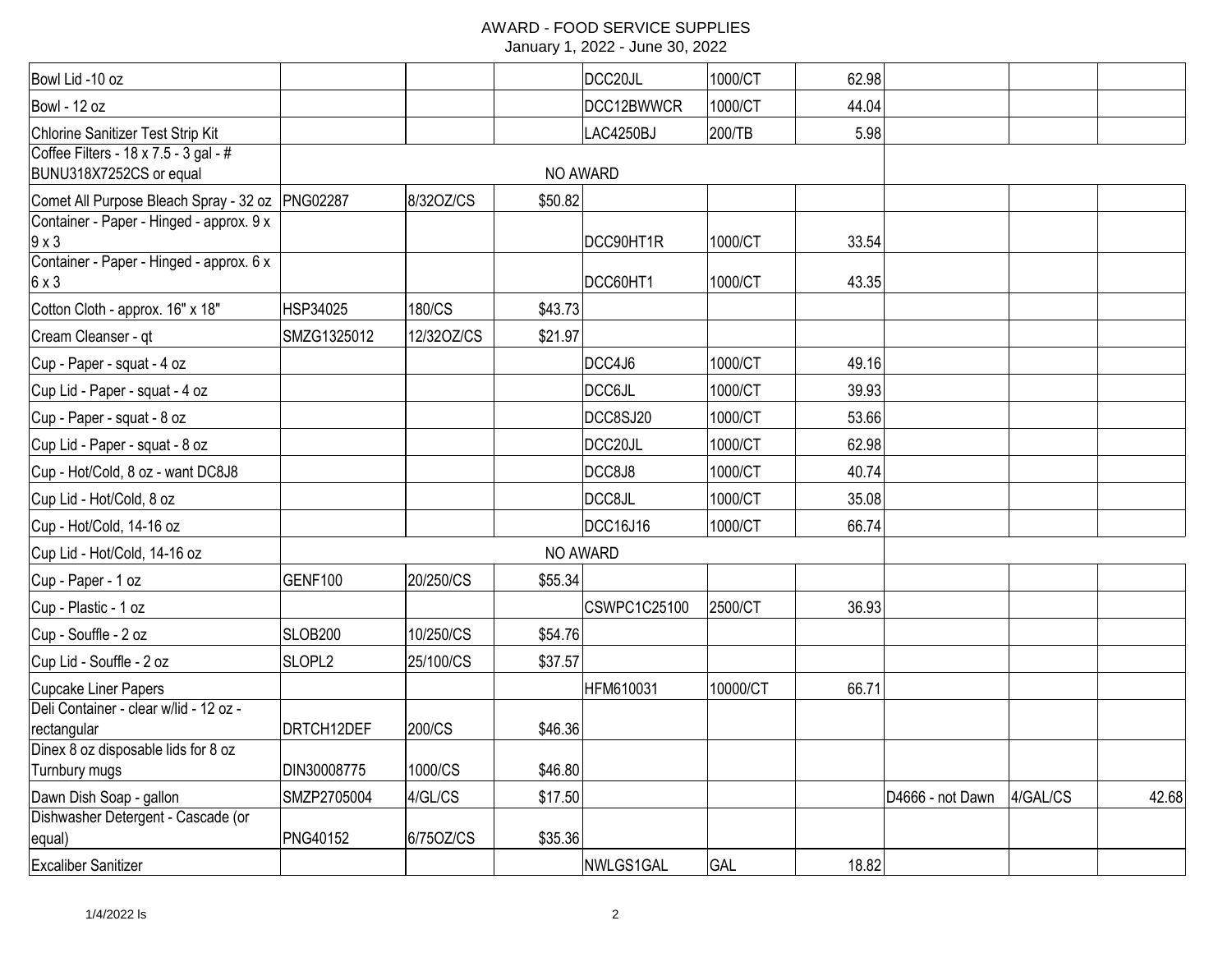| Film - 18" x 500'                                         |                |                   |          | IBSFSW1802K               | ROLL     | 15.67 |            |          |       |
|-----------------------------------------------------------|----------------|-------------------|----------|---------------------------|----------|-------|------------|----------|-------|
| Flash Dri equal to CX8 Rinse Drying<br>Agent - 5 gal pail | SMZC0710005    | 5 GAK             | \$39.19  |                           |          |       |            |          |       |
| Gloves - latex - small - for food handling                |                |                   |          | NWLLGPPFGS                | 100/BX   | 9.06  |            |          |       |
| Gloves - latex - medium - for food<br>handling            |                |                   |          | <b>NWLLGPPFGM</b>         | 100/BX   | 9.06  |            |          |       |
| Gloves - latex - large - for food handling                |                |                   |          | NWLLGPPFGL                | 100/BX   | 9.06  |            |          |       |
| Gloves - plastic - for food handling                      |                |                   |          | SAGDPEMD5BX               | 500/BX   |       | 2.31 C3427 | 1000/CS  | 11.08 |
| <b>Beard Nets</b>                                         |                |                   |          | SADBRD1000                | 10000/CS | 28.24 |            |          |       |
| Hair Nets - about 24"                                     |                |                   |          | NWLBOUFFANTC<br><b>AP</b> | 100/BX   | 4.24  |            |          |       |
| Hair Nets - larger than 24"                               | FDIHN500BR     | 144/BX 28"        | \$14.18  |                           |          |       |            |          |       |
| Heavy Duty Floor Cleaner (liquid)                         | SMZB0320004    | 4/GL/CS           | \$18.06  |                           |          |       | D4501      | 4/GAL/CS | 44.04 |
| Ice Bags - Empty - 5 lb                                   | FOR127NPEXH    | 4X4X18<br>1000/CS | \$46.47  |                           |          |       |            |          |       |
| Laundry Detergent - liquid                                | SMZW4200004    | 4/GL/CS           | \$21.32  |                           |          |       | D4667      | 5/GAL/CS | 42.18 |
| Laundry Detergent - powder                                | SMZC0597050    | 50# BOX           | \$23.82  |                           |          |       |            |          |       |
| Lime Away                                                 | SMZL2125004    | 4/GL/CS           | \$25.08  |                           |          |       |            |          |       |
| Napkins - 1 ply                                           | MORD712        | 20/400/CS         | \$23.45  |                           |          |       | B2913      | 6000/CS  | 38.47 |
| Pan Liners - 16.375" x 24.375"                            |                |                   |          | <b>GENPANLINER</b>        | 1000/CT  | 37.29 |            |          |       |
| Paper Place Mats (white)                                  |                |                   |          | LMILP100                  | 1000/CT  | 13.53 |            |          |       |
| Paper Place Mats (green)                                  | SNF6025        | 1000/CS           | \$34.73  |                           |          |       |            |          |       |
| Paper Place Mats (red)                                    | <b>SNF6005</b> | 1000/CS           | \$34.73  |                           |          |       |            |          |       |
| Paper Towels - Brown - roll for Towel<br>Master           | GPF26495       | 6/1150/CS         | \$77.19  |                           |          |       |            |          |       |
| Paper Towels - White - roll                               | CASK085        | 30/85/CS          | \$19.02  |                           |          |       |            |          |       |
| Plastic Forks (bulk)                                      |                |                   |          | CSWFPPWP1000              | 1000/CT  | 10.91 |            |          |       |
| Plastic Knives (bulk)                                     |                |                   |          | CSWKNPPWP1000             | 1000/CT  | 10.91 |            |          |       |
| Plastic Spoons (bulk)                                     |                |                   |          | CSWTSPPWP1000             | 1000/CT  | 10.91 |            |          |       |
| Plastic Wrap - 18" x 2,000'                               |                |                   |          | IBSFSW1802K               | 1 ROLL   | 15.67 |            |          |       |
| Plates - paper - 6"                                       |                |                   |          | SGV421278                 | 10000/CT | 16.64 |            |          |       |
| Plates - paper - 9"                                       |                |                   |          | SGV4212860                | 1000/CS  | 23.91 |            |          |       |
| Plates - paper - 10.25"                                   | SLO10PSC1R     | 500/CS            | \$102.20 |                           |          |       |            |          |       |